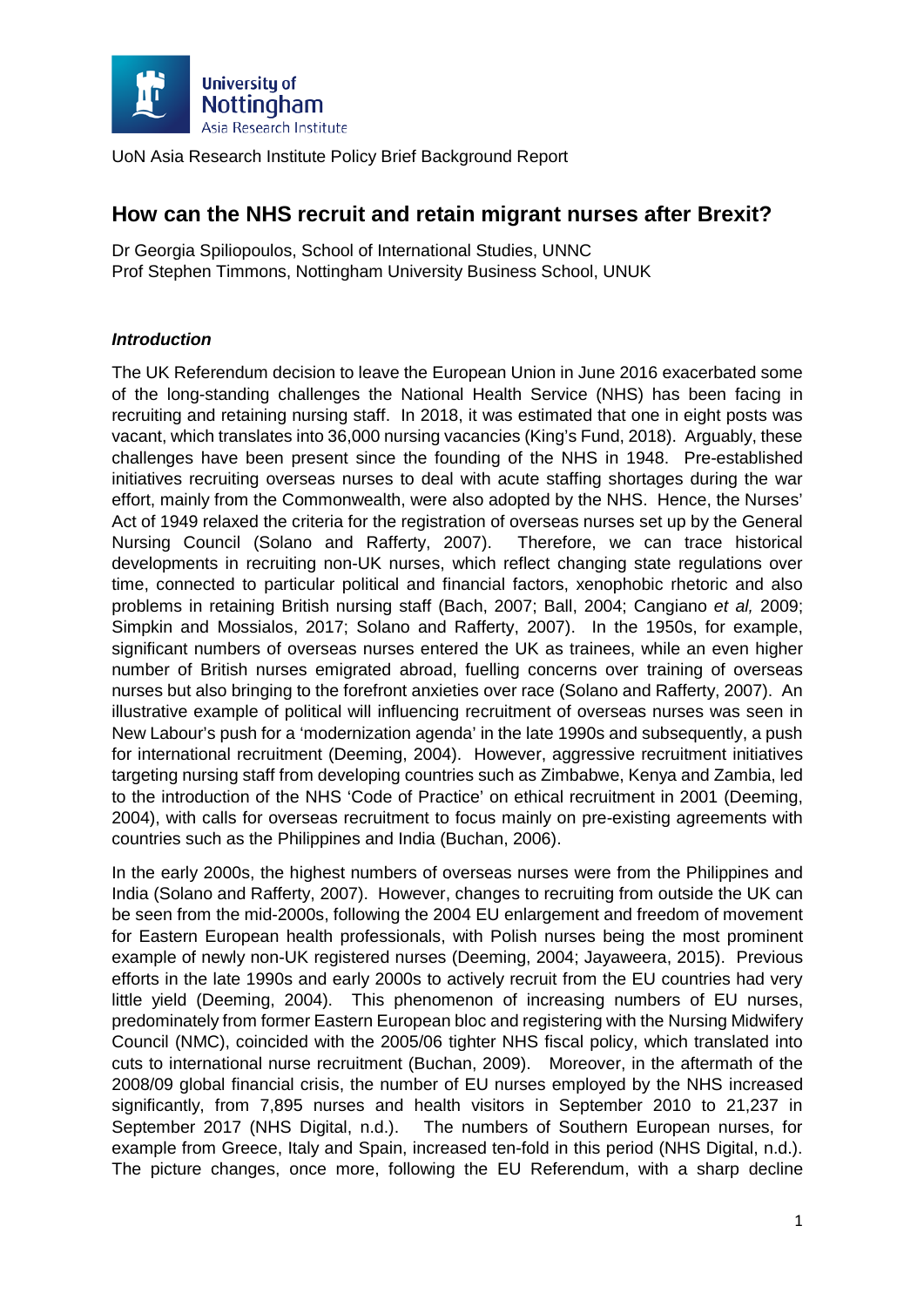

observed in numbers of new NMC registrants from EU countries. More specifically, in June 2017 there was a decrease of 96% of EU applicants in comparison to the previous year, equating to only 46 applicants (Lintern, 2017; Orr, 2017). A decline in the numbers of EU nurses registering with the NMC was also a result of the NMC's introduction of language requirements for EU nurses in 2017, already in place for non-EU nurses (Lintern, 2017). Furthermore, between July 2017 and 2018, a significant number of EU nurses left the UK, with just under 1,600 EU nurses and health visitors quitting their NHS employment positions more than those joining the NHS (King's Fund, 2018).

Government initiatives were put in place in the late 1990s to encourage training of 'homegrown' nurses through increasing available funding for pre-registration nurse education. This was one of several policy options put in place in order to increase numbers of NHS nurses, with international recruitment only intended as a 'quick fix' (Buchan, 2009). However, bursaries in place to encourage entrance into nurse education were cut in 2017 and replaced by loans. The move was introduced in order to create additional nursing roles and also to lift the cap on student numbers (Johnston, 2016). The result was a 23% drop in applicants taking up a nursing degree in 2017 (Ford, 2017), with nursing students accruing debt and the government losing an important driver for encouraging nurse education (Rafferty, 2018).

The NHS has also placed significant importance on the retention of British and migrant nursing staff. Under New Labour's 'modernization agenda', for example, focus was placed on increasing numbers of nursing staff to match the levels of staffing in other EU countries and thus efforts were made to increase pay and attract returnee nurses (Deeming, 2004). These efforts included increases in pay annually and opportunities for flexible employment and career advancement. The results were overall positive, however, the measuring of how successful retention and recruitment were, was through counting numbers of employees and not taking into consideration part-time contracts (*ibid*). Buchan (2009) also comments on the retention of staff and the difficulties of measuring success. The offering of 'accreditation programmes', 'flexible hours' and 'access to education' is hard to correlate with increasing numbers in staff, while data collected by the Office of Manpower Economics was not conclusive because of varying responses over the years (Buchan, 2009:5). High turnover of staff and lack of career satisfaction are linked to burnout and work-related stress (Aiken *et al,* 2014; McKenna, 2017), and also lack of equal opportunities for career development (Alexis and Vydelingum, 2009) and institutional racism, experienced by nurses from BME communities and migrant nurses (Iganski and Mason, 2002; Solano and Rafferty, 2007). NHS England has recognised the importance of encouraging race equality and putting into place initiatives to tackle race, gender, ethnicity, and other forms of inequality by introducing standards such as the Workforce Race Equality Standard (WRES), part of its 'NHS Long Term Plan' (Naqvi and Coghill, 2019). The WRES is identifying good practices and areas of improvement in terms of enhancing opportunities to take on leadership positions in NHS Trusts for BME and overseas staff and also tackling discrimination. Arguably, such issues of discrimination are long-standing within the NHS (Adhikari and Melia, 2015; Solano and Rafferty, 2007; Yeates, 2009) and 'Brexit' has only encouraged xenophobic and racist sentiments (Johnson, 2016).

Finally, another 'quick fix' solution for meeting understaffing pressures is the hiring of agency nurses (Deeming, 2004; Street, 2015). Agency staff are often called in to cover for staff who have taken leave because of health problems related to work-related stress (King's Fund,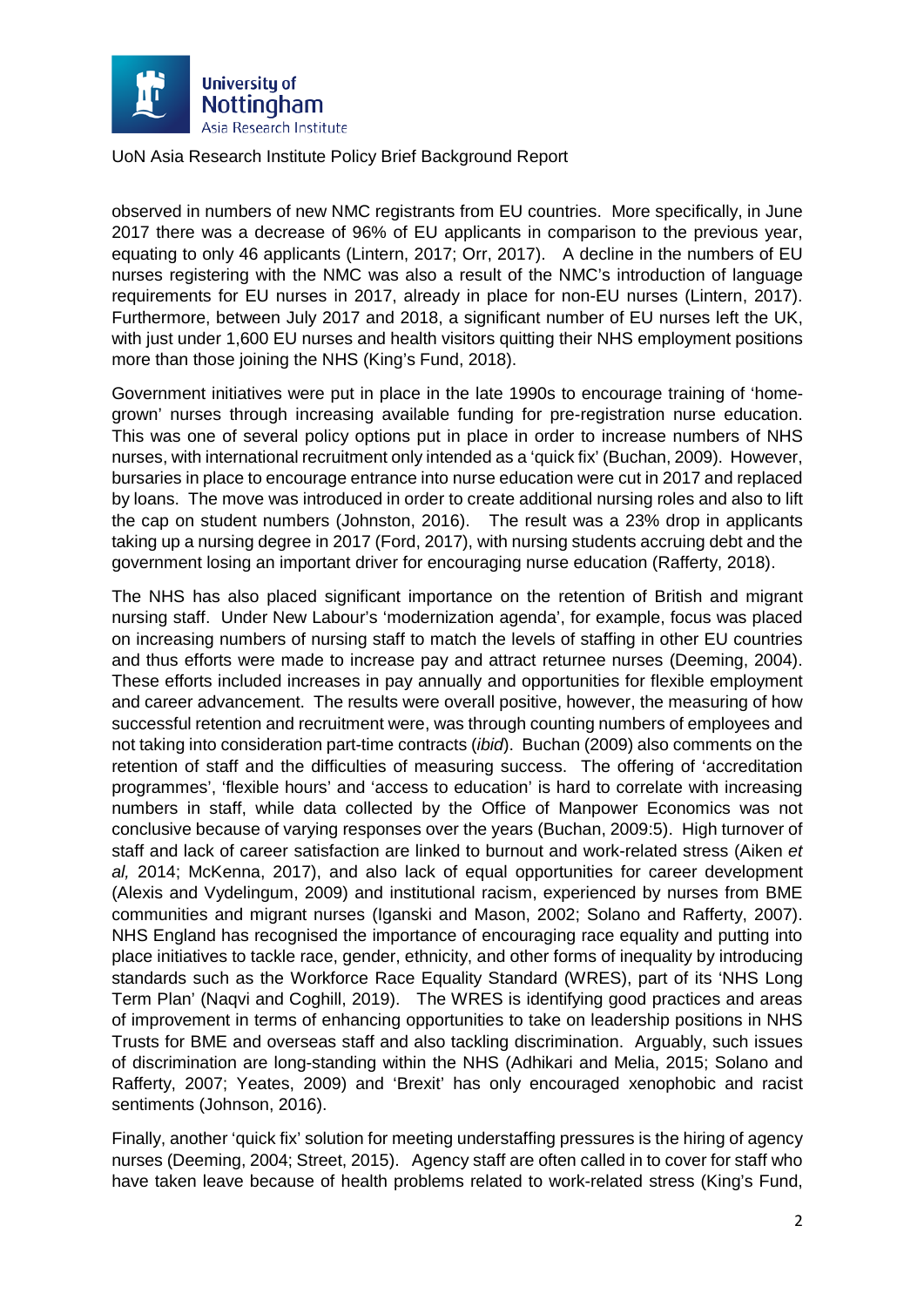

2018) and for other reasons, such as efforts made by financial directors in reducing costs connected to permanent staff and long-term financial commitments (Buchan, 2013). Nevertheless, criticisms connected to the high costs of the hiring of agency staff, medical and nursing staff, charged by recruitment agencies, triggered a reaction by the government in April 2016 and specifically an introduction of caps to hourly payment (Street, 2015). Such responses, however, do not deal with underlying problems which lead NHS staff to take on agency work, such as higher payment and more flexible work patterns as agency workers.

In this section, we have sketched out some of the most controversial, ongoing issues that the NHS has been facing in terms of retention and recruitment of British and overseas nurses. In the following section, we discuss the methods of data collection and analysis of our project on EU and non-EU NHS nurses, before presenting some of our key findings in connection to retention and recruitment of migrant nursing staff in the context of 'Brexit'.

#### *Methodology*

The participants of this study were nurses working for two NHS Trusts, in the Midlands and in Southwest England. Recruitment for this project was made possible with the assistance of three gatekeepers, a community leader and a former research participant based in the Philippines who provided contact details for the Filipino nurses; and a Greek NHS nurse, in the case of the EU nurses. Snowballing technique was employed which led to the interviewing of eleven nurses in total. The NHS nurses came from EU and non-EU countries, namely the Philippines, Greece, Italy and Spain, and worked for an average of just over two and a half years – from being newly employed (two months) to being employed for five years. The gender ratio was nine female and two male nurses. Recruitment for the NHS was through two main routes: private employment agencies, whose agents travelled to nursing schools in Europe or, as in the case of the Philippines, had partner agencies in the UK; and through advertisements for job vacancies (NHS jobs website, social media and adverts on university websites). In terms of positions held in the NHS, these were: staff nurse (band 5); clinical educator (band 6); pre-NMC registration nurse (band 3); and bank nurse (see Table 1 below).

| Name*  | Gend<br>er | Ag<br>е | <b>Nationa</b><br>lity | <b>Area</b>             | <b>Recruitm</b><br>ent | No. of   Curre<br>vears<br>mont<br>hs | nt<br>positi<br><b>on</b> | <b>Future plans</b>  |          |
|--------|------------|---------|------------------------|-------------------------|------------------------|---------------------------------------|---------------------------|----------------------|----------|
| Alfred | М          | 31      | Philippin<br>es        | Midland<br><sub>S</sub> | Private<br>agency in   | 2 <sub>ys</sub>                       | <b>Band</b><br>5          | Apply<br><b>Band</b> | for<br>6 |

*Table 1: Participant demographics (information accurate at the time of data collection)*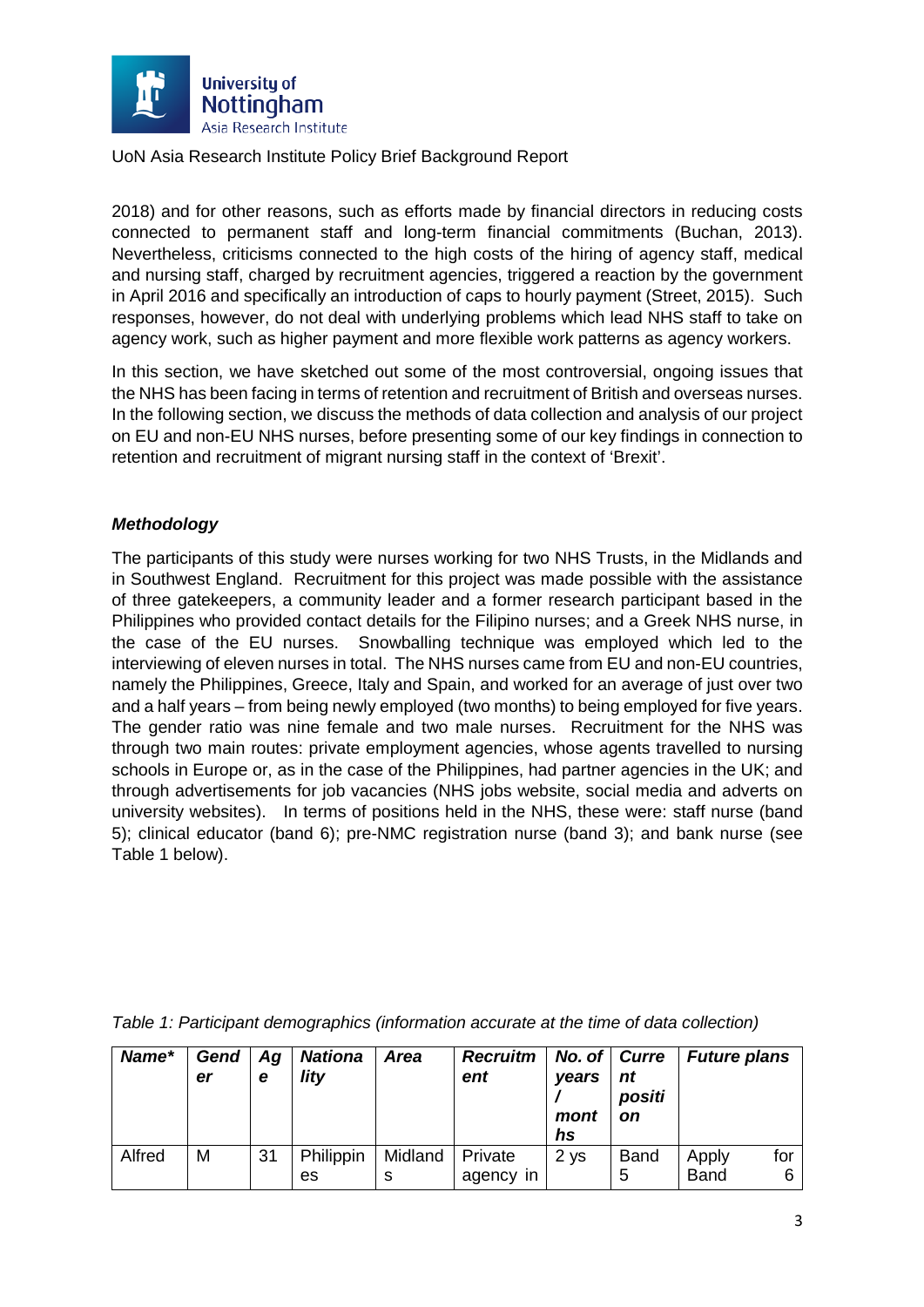

|                |              |    |                 |                              | Philippine<br>s (flyer)                        |                     |                      | position;<br><b>British</b><br>citizenship;<br>find<br>new<br>employer;<br>migrate to the<br><b>USA</b>    |
|----------------|--------------|----|-----------------|------------------------------|------------------------------------------------|---------------------|----------------------|------------------------------------------------------------------------------------------------------------|
| Maria          | F            | 28 | Philippin<br>es | Midland<br>S                 | Social<br>media                                | 6m                  | <b>Band</b><br>5     | <b>British</b><br>citizenship;<br>migrate to the<br><b>USA</b>                                             |
| Martin         | M            | 29 | Philippin<br>es | Midland<br>s                 | Private<br>agency in<br>Philippine<br>s        | 2 ys                | <b>Band</b><br>6     | Moving<br>to<br><b>NHS</b><br>another<br><b>Trust</b>                                                      |
| Theodo<br>ra   | F            | 27 | Greece          | Southw<br>est<br>Englan<br>d | Private<br>agency<br>travelled<br>to Greece    | $3.5$ ys            | <b>Band</b><br>5     | Migrate again<br>after 2 years                                                                             |
| Michael<br>a   | F            | 27 | Greece          | Southw<br>est<br>Englan<br>d | Private<br>agency<br>travelled<br>to Greece    | $\overline{3.5}$ ys | <b>Band</b><br>5     | Stay for<br>$2 - 3$<br>years<br>and<br>return<br>to<br>home country                                        |
| Alexan<br>dra  | F            | 29 | Greece          | Southw<br>est<br>Englan<br>d | Private<br>agency<br>travelled<br>to Greece    | $3.5$ ys            | <b>Bank</b><br>nurse | Career<br>change                                                                                           |
| Anna-<br>Maria | F            | 28 | Spain           | Southw<br>est<br>Englan<br>d | Agency<br>travelled<br>to Spain                | 5 ys                | <b>Band</b><br>5     | Advance<br>but<br>career<br>depends<br>on<br>'Brexit'<br>outcome                                           |
| Sofia          | F            | 26 | Italy           | Southw<br>est<br>Englan<br>d | Agency<br>approach<br>ed in Italy              | $3.5$ ys            | <b>Band</b><br>5     | Wants to stay<br>in the UK but<br>depends<br>on<br>'Brexit'                                                |
| Joseita        | $\mathsf{F}$ | 25 | Philippin<br>es | Midland<br>S                 | Private<br>agency in<br>the<br>Philippine<br>s | 2m                  | <b>Band</b><br>3     | Finish 2-year<br>contract<br>in.<br>geriatric ward<br>and transfer<br>to ICU (local<br>hospital)           |
| Christin<br>a  | F            | 28 | Philippin<br>es | Midland<br>s                 | Private<br>agency in<br>the<br>Philippine<br>s | 2m                  | <b>Band</b><br>3     | Finish 2-year<br>contract<br>in.<br>geriatric ward<br>and move to<br>another<br>ward/geograp<br>hical area |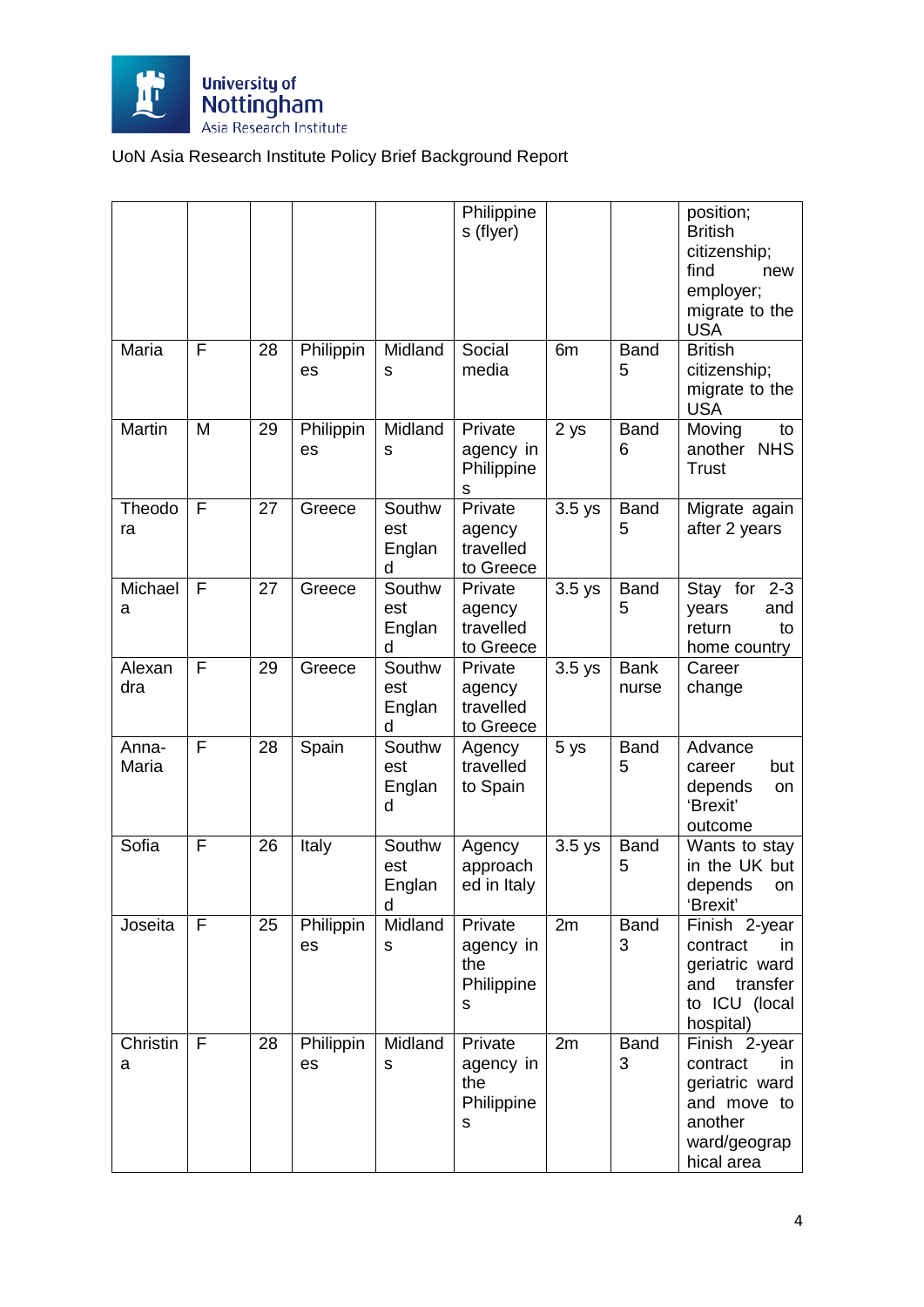

| Theres | F | 31 | Spain | Southw | NHS jobs | $4.5$ ys | <b>Bank</b> | Nursing exam   |
|--------|---|----|-------|--------|----------|----------|-------------|----------------|
| а      |   |    |       | est    | website  |          | nurse       | home<br>in     |
|        |   |    |       | Englan |          |          |             | country;       |
|        |   |    |       | d      |          |          |             | looking<br>for |
|        |   |    |       |        |          |          |             | in<br>work     |
|        |   |    |       |        |          |          |             | emergency      |
|        |   |    |       |        |          |          |             | ward; career   |
|        |   |    |       |        |          |          |             | change         |

*\* all names used here are pseudonyms*

The findings of this research project, presented here, derive from using qualitative methods of data collection and analysis, namely semi-structured interviews (Galetta and Cross, 2013) and thematic analysis (Boyatzis, 1998; Braun and Clarke, 2006). Face-to-face interviews took place in cafés, with one interview taking place over the telephone. Average time of interviewing was over forty minutes. Follow-ups through telephone or through email were also used. The questions posed to the participants focused on the following broad areas: recruitment/pathway to the NHS; training; job satisfaction and opportunities for career development; their experiences of 'Brexit'; and finally, their future, long-term plans. Below we present our key findings connected to these issues which illustrate propensity, or lack of, for long-term commitment to the NHS.

## *Findings*

In this section we present some of our key findings which provide evidence for the policy recommendations connected to retention and recruitment of migrant staff post-Brexit. We focus on the following: understaffing following from the 2016 Referendum and pressures on nursing staff; discrimination experienced in and outside the workplace; delays and frustration experienced by EU and non-EU migrant nurses in gaining professional recognition; limited opportunities for social mobility and career development; and increased possibilities of moving to other NHS Trusts or migrating elsewhere.

#### *i. Challenges connected to the departure of EU nurses*

The participants in this study, EU and other overseas nurses, identified understaffing*,* due to EU nurses leaving the NHS, as a major challenge. As Martin mentions here, with EU nurses leaving the NHS, there is a heavier load to undertake;

*'EU nurses are leaving England, we will always be short-staffed. How the Trust will support the ward, it is all British and Filipinos here, all the Italians have left' (Martin)*

Similarly, for Alfred, understaffing was experienced as taking on additional responsibilities, without recognition or additional pay:

*'Basically, we are really short, we are really short of nurses. Sometimes, when you are the nurse in charge, you are not meant to handle patients. So, when you*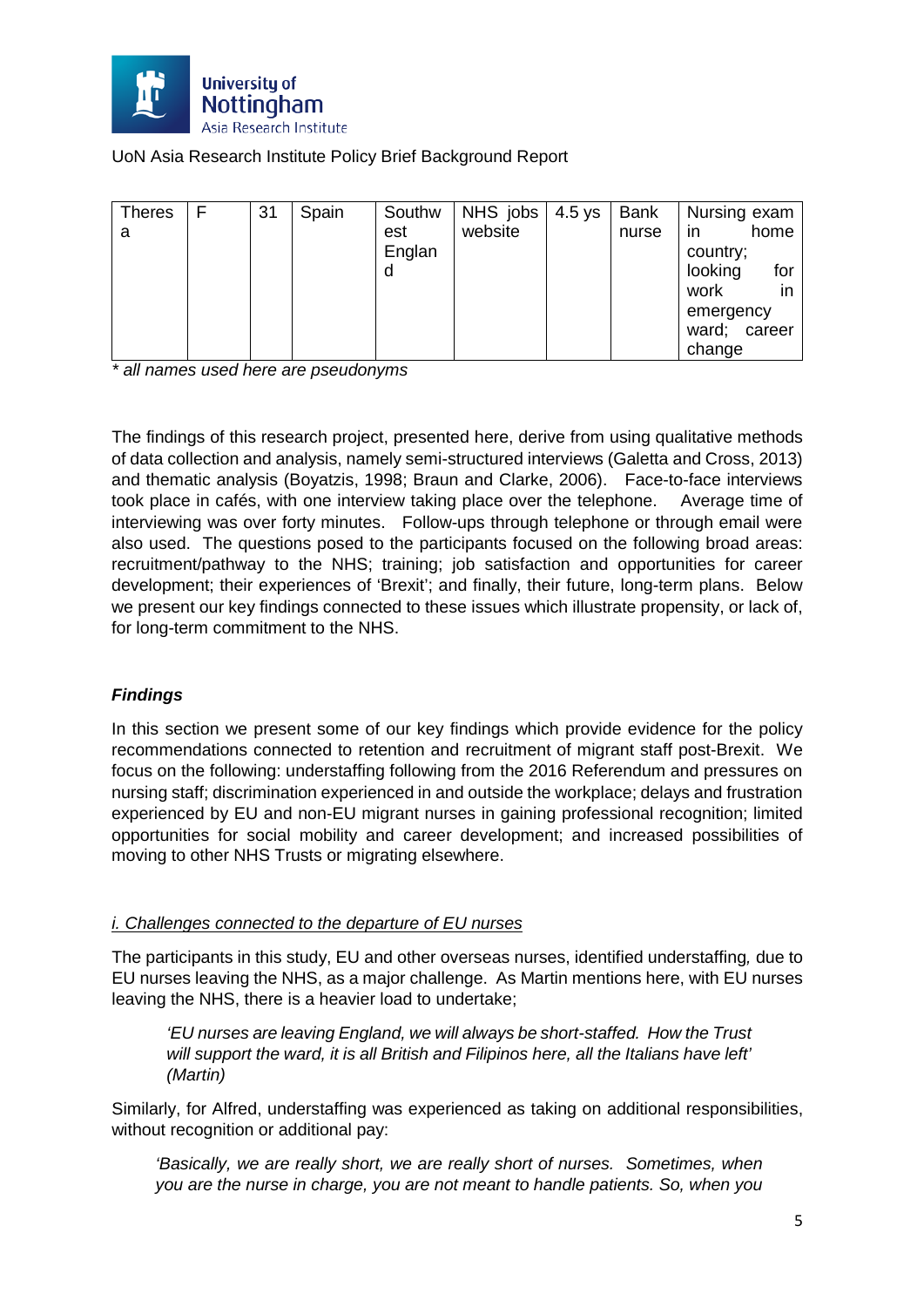

*are the nurse in charge and handle patients at the same time, you're the team leader, so it's like doing two jobs at the same time' (Alfred)*

Taking on a heavy workload can have a detrimental affect on patient care and mortality (Aiken *et al,* 2014) and can lead to poor nurse retention (Aiken *et al,* 2018).

The two NHS Trusts whose staff we interviewed were dealing with understaffing problems by hiring staff from outside the EU, namely from the Philippines. However, this was not a panacea; as stated by the participants, limited hospital budgets meant limited numbers of new staff being hired; '*they have stopped recruiting now, maybe because of the budget. Where will we get those nurses? Maybe in April' (Joseita).*

For the EU nurses participating in this study, they experienced the same issues as the Filipino staff in terms of understaffing and overwork, however, they also felt less emotional support, with many of their co-ethnics having returned to their home countries since 2016;

*'The first two years, I had my Spanish friends here, 12 people here. We are still in touch, but they have all gone back to Spain. Progressively, since 2016' (Anna-Maria)* 

Co-ethnic communities and networks can provide significant emotional and practical support by easing the entrance of new migrants and also assisting in the adaptation to a new social and employment culture (Al-Hamdan *et al,* 2015; Iosifides *et al,* 2007). Without such emotional anchoring, Spanish nurses like Theresa feel that they do not belong to the local community and, in Theresa's case, are contemplating migrating again;

*'…if I am not happy with the job or no supportive circle here and no friends, I don't have reasons to stay here. I was thinking of applying to work in France before coming to England, but level not as good as English. At this point I am also thinking of migrating to other countries' (Theresa)*

Finally, the introduction of the International English Language Testing System (IELTS) examinations for EU nurses in 2017 as a requirement for registering through the NMC, this also discouraged EU nurses from seeking employment in the UK. As Sofia, an Italian nurse working in Southwest England, mentioned:

*'When they introduced the IELTS, there wasn't anyone to come over anymore. People not motivated anymore, not sure about passing. I think they set the bar too high, even British nurses said it is too high' (Sofia)*

Such criticisms about the English language standard required for migrant nurses to register for recognition of their professional skills and to practice as nurses in the UK have been put forward not only for the EU but also the non-EU nurses (for example, Cuban, 2013).

#### *ii. Experiencing discrimination in and outside the workplace*

One of the most frequently disclosed challenges for the participants was the experience of being discriminated against, in the workplace and in the community. For the Filipino nurses who had been working for the NHS for over two years, they experienced bullying and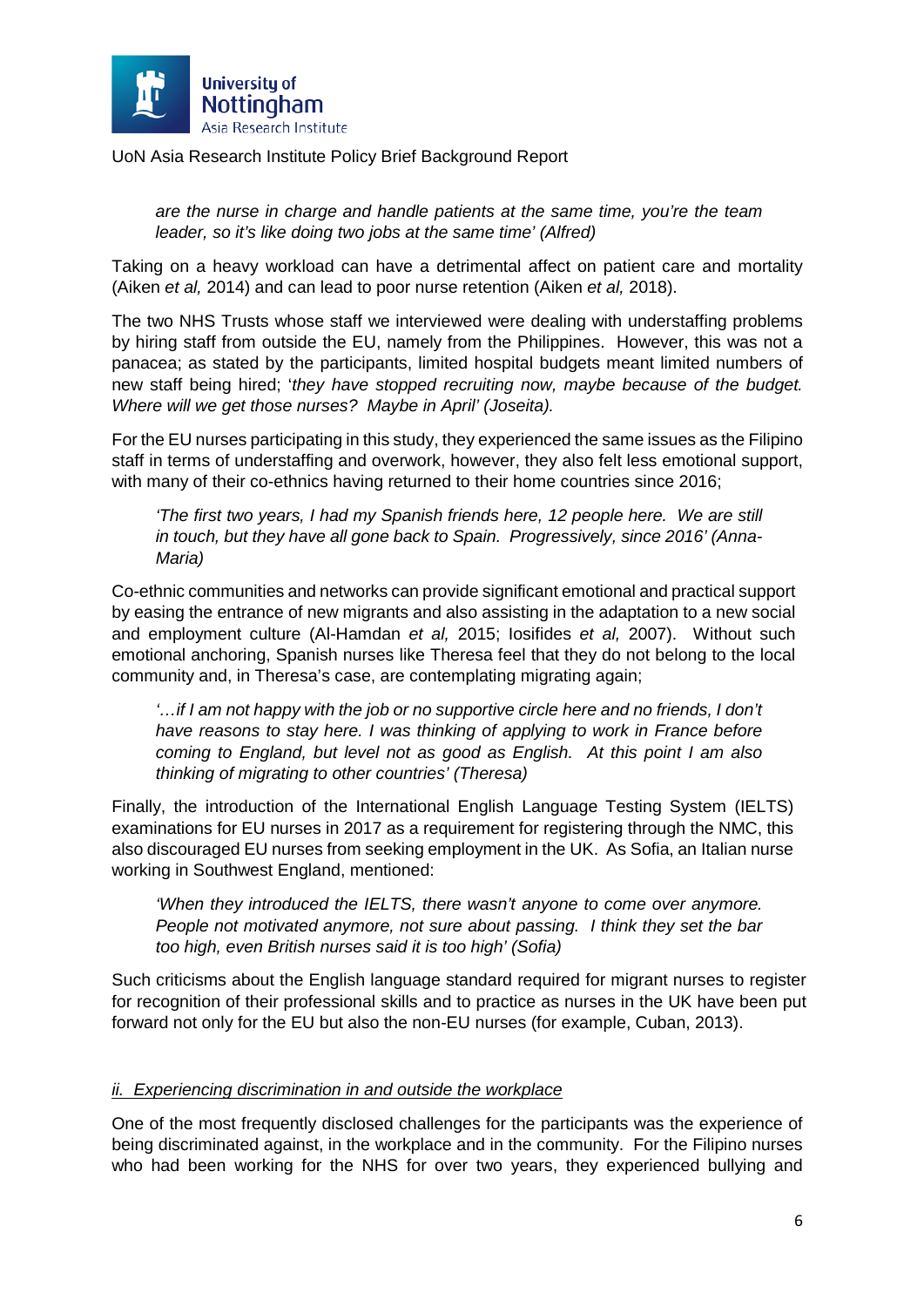

discrimination, overtly and covertly. For the EU nurses they experienced discrimination increasingly in their workplaces and in public spaces since the 2016 Referendum decision to leave the EU. Theodora's experience of working and living in Southwest England as a Greek nurse has been tainted because of 'Brexit' uncertainty and rising xenophobia. She states that, after three and a half years of living in this area, she has experienced more discrimination from the public and does not feel as settled;

*'After three and a half years I don't feel quite settled. All those (EU) nurses have now left, they have gone back to their countries… They were all European nurses, some of them came for the experience and they had a job back home. Or they were not satisfied because they didn't like the life here or the hospital. Some of the had difficulties in the hospital, the matrons were not very supportive, or there were issues of discrimination. I had racist attitudes from patient's family members and when I was giving his wife medication, he was telling me to go back to the country I came from; I told him I can't go because I have to take care of patients in the NHS and he then calmed down – we had a few issues. Recently the executive from the hospital wrote an official report, that they appreciate EU nurses because they make such a difference and they will do what they can to protect their rights. And if anything happens, e.g. racism, this is unacceptable, and we have to report it straight away. We feel protected in theory but there is still an attitude, you can feel there is something wrong in the air, that there is something wrong. I felt it more after the Referendum. After the Referendum the situation has changed' (Theodora)* 

For EU nurses especially and for non-EU nurses, they do feel supported through implementation of protocols and by hospital senior staff but there are inconsistencies in practice between NHS Trusts and hospital wards. For Alfred, when there are British and international staff on the ward, he has felt more accepted and supported, in comparison to other wards in the same hospital where there are only British staff. Moreover, migrant staff have also experienced bullying by their colleagues on the same ward. In such incidents, senior staff and Human Resources departments have played an important role in supporting migrant nurses. As mentioned, NHS England initiatives such as the introduction of the WRES are important in highlight issues of discrimination and bias against BME and migrant nurses (Naqvi and Coghill, 2019), for an otherwise long-standing problem of institutional discrimination within the NHS (Iganski and Mason, 2002; Solano and Rafferty, 2007).

#### *iii. Delays in recognising nursing qualifications and experience*

The participants of this study who had been working for the NHS for a number of years experienced, when they first arrived, difficulties and delays in receiving recognition of their nursing skills and qualifications.

The paths for nurses trained in the EU/EEA in registering through the NMC are as follows: assessment and recognition of qualifications; English language controls; and application for entry to the register (NMC, 2019a). If there are any shortfalls in the training received, EU/EEA nurses can take an adaptation programme or an aptitude test, consisting of two multiple choice question papers, a short answer question paper and a practical examination,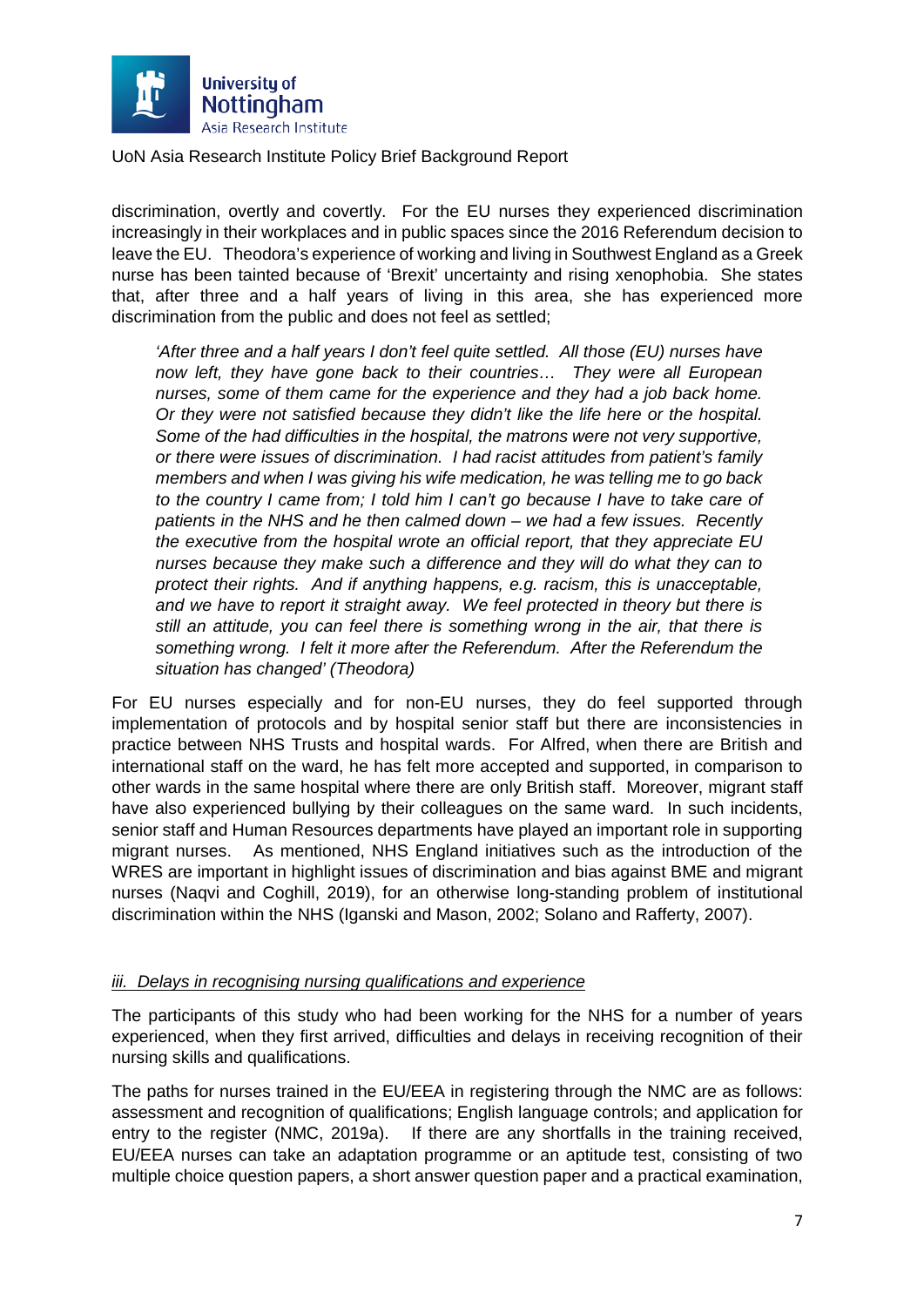

the Observed Structured Clinical Examination (OSCE) (NMC, n.d.a). For nurses trained outside the EU/EEA are: English language competence and nursing competence. The latter is assessed through the registration process, consisting of the following steps: selfeligibility/online self-assessment, part one of the competence test, a computer-based test (CBT), and part two of the competence test, the Observed Structured Clinical Examination (OSCE). On completion of the final part of the process, the applicants must also provide additional information for an ID check and upon successful completion of all these processes, receive their registration number (Pin) (NMC, 2019b). Previous practice requirement of 12 months practice post-nursing training for overseas nurses has now been removed (NMC, n.d.b).

For migrant nurses, the adaptation to a new work environment, such as the NHS, can hold emotional (Al-Hamdan *et al,* 2015) and practical challenges. For the nurses interviewed here, the process of accreditation and registration was expensive, lengthy and stressful. In some cases, staff were not given sufficient time to prepare for the OSCE examination, as was the case for two Filipino nurses. For others, the frustration was due to a lack of sufficient number of staff responsible for observing nursing competencies. For Sofia, an Italian nurse, her experience of being first employed at the NHS hospital in Southwest England was perceived as positive because of the support received from staff. However, the process of nursing skills observed and certified by hospital trainers was overly lengthy, due to a small number of staff trained to carry out such as task;

*'You are not allowed to give medication, so they would come to work with you, then assess you, to give drugs or do other procedures. It wasn't easy, we had to step back because we had to wait. It took about six months, there were loads of us and the facilitators were very busy, six, seven facilitators for the whole hospital. I completely understand but if there were more of them, they would had more competent nurses straightaway' (Sofia)* 

Not only do nurses have to wait for their competencies to be recognized but some the participants felt as if their nursing qualifications and especially their former experience was not recognized. Other complications came from the lack of experience by hospital management and senior staff in helping overseas staff to adapt and prepare for their Objective Structured Clinical Examination (OSCE). As stated by one of the participants, Martin, he felt as if they were 'guinea pigs' due to the lack of time offered to the new hires to prepare for the examinations and also underprepared staff in the wards who were assisting with the adaptation process and training. Such delays because of reasons such as low numbers of trained staff lead to frustration by migrant staff and to overall mismanagement of nursing staff and resources.

#### *iv. Limited opportunities for career development and social mobility*

As mentioned by the participants, the most important motivating factors for choosing to work for the NHS in the UK were financial factors and also aspirations for further training, with the potential for social mobility. Such factors have been discussed in the surrounding literature on motivation for migrant nurses to seek employment in the UK and elsewhere (for example, Buchan, 2009). The responses from the participants were mixed. Some of the NHS nurses, such as in the examples of Alfred, Martin and Anna-Maria, actively sought accreditation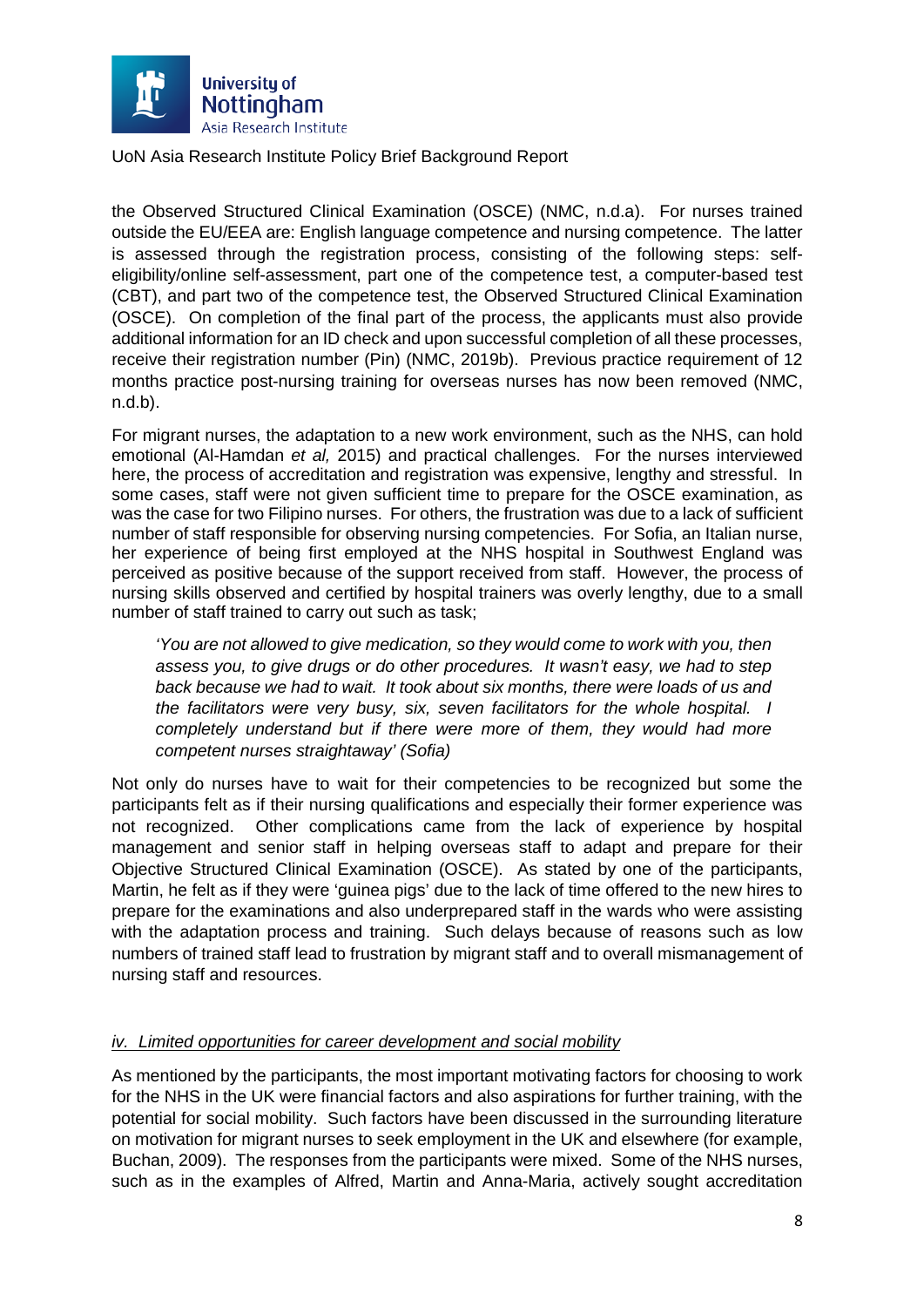

programmes and additional training which would lead to career development. For other participants, the opportunities for career development and social mobility were sought after following their hire but were overall limited due to a lack of information or even bias from senior staff and management. Such challenges are felt by the wider nursing population (for example, McGabe and Garavan, 2008), but more acutely by migrant nurses for reasons such as discrimination.

An illustrative example of difficulties posed to migrant nursing staff, in this case narrated by Theodora, she was not given enough time to prepare for the interview for a band 6 position;

*'Few months ago, I applied for the position of nurse in charge, I knew I would have the interview and I asked the matron to tell me when the interview was because I was struggling with the night shifts. She was on annual leave and she sent me an email to tell me 20 hours before the interview. I tried to prepare between night shifts. I wasn't ready enough and I wasn't successful. I found it quite challenging and they didn't let me know in advance... I feel ready to try again' (Theodora)*

Theresa, a Spanish nurse, also highlighted the issue of bias from hospital senior management towards migrant nurses, an attitude that migrant nurses are not worth investing in because of the possibility of migrating again. Moreover, the lack of ethnic and racial diversity in leadership roles is also perceived as a factor disenfranchising migrant nurses;

*'Even if I have been here for 4 years, they don't trust you. If there is an important job, unless they are desperate, they will not give it to you. I know in terms of develop my career, it's not going to happen here. To develop your career, you need to focus in one field. In endoscopy we had a lot of issues and all the management was English, and every time someone who was not English wanted to apply for the job, the most often comment you got, you are not getting it. People who working there, they knew the pattern. It came from everyone – it was like a non-written rule, you are not going to get the job, you know who is going to get it. Our colleagues (English and foreigners), they knew the patterns – the top management was still the same' (Theresa)* 

However, such attitudes are costly and can lead to lack of retention. Theresa and Alexandra, a Greek nurse, when interviewed were both working as bank staff after having worked as band 5 nursing staff. Stress-related issues and other issues connected to the management and allocation of staff to particular wards led both of them to work as bank staff, having in this way more flexibility in choosing shifts. In Theresa's case, for example, when first hired she was placed in the acute stroke unit but two weeks later moved to the geriatric unit, which was less favourable, especially as such opportunities were already available to her in Spain. More worryingly, both nurses are now considering a career change and looking into moving to another geographical area or country, because of their negative experiences of working for the particular NHS Trust and feeling of disenfranchisement. Such lack of propensity of committing to long-term employment within the NHS is also evidenced in Table 1.

In the cases of Sofia and Anna-Maria, who are band 5 nurses in the Southwest of England, having opportunities for training and social mobility seemed to counteract other issues such as limited support system of co-ethnics in the community. In Anna-Maria's case, senior staff's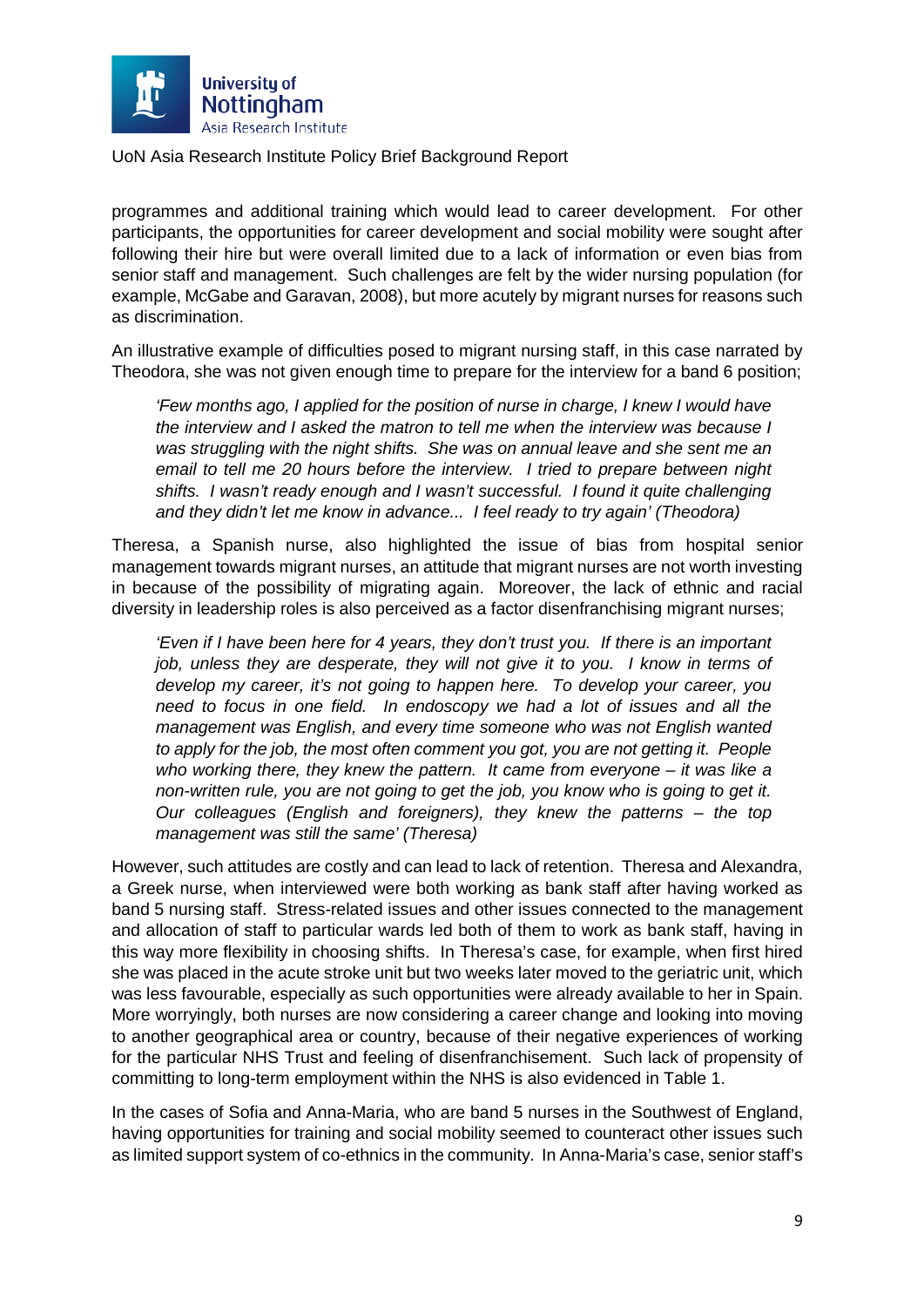

support in advancing her nursing skills was a strong motivating factor for continuing to work for the NHS Trust in Southwest England.

#### *v. Inconsistencies between NHS Trusts*

Finally, another area of concern for the participants of this study were the inconsistencies between NHS Trusts in benefits offered to EU and non-EU nursing staff. As Michael mentioned in his interview, an issue of contention was that at the end of his two-year contract, the Trust's human resources office would not renew his contract for three years, as in other Trusts. He viewed having a renewed contract for two years and going through this process every two years disadvantageous and was considering finding employment in another Trust. Similarly, for Christina, a Filipino nurse, she made comparisons between the benefits offered to staff in other Trusts and was subsequently disadvantaged in her current position;

*'Exams supposed to be shouldered by the agency, IELTS, CBT – already two months and we haven't received reimbursement. The others, on the day they arrived, for us we have to wait for 2 months. We are paying for OSCE, others don't pay in other Trusts – they pay here. Almost £1000, and we can pay the agency within 4 months' (Christina)* 

Such differences can lead to staff 'shopping around' and finding positions in other Trusts, which was the case for Martin, who eventually found employment in another Trust in the South of England. Other suggestions to counteract disadvantages for staff in their current place of employment, put forward by the participants, was increased collaboration between NHS Trusts in supporting newly hired migrant staff.

#### *Policy recommendations and concluding remarks*

Based on findings of this research project, the policy recommendations focus on the following areas: providing opportunities for migrant nurses to develop their careers through training schemes and to take on more senior positions; protecting against discrimination from patients and colleagues and also from bias by senior management; increasing collaboration between NHS Trusts on providing benefits and offering training; recognising professional qualifications and competencies through more efficient mechanisms, also valuing previous experience and skills; and having good communication between NHS Trusts and employment agencies in offering accurate information on available positions and taking personal preferences into consideration.

The participants disclosed examples of good practices of supporting EU and non-EU nursing staff, for example, Anna-Maria and Sofia, Spanish and Italian nurses respectively, appreciated the hospital's human resources office assistance with gaining settlement status. Such good practices should be acknowledged and replicated where appropriate.

From the presentation of the main areas of concern for the EU and non-EU nurses interviewed for this study, we can surmise that ongoing concerns for recruitment and retention of non-UK nursing staff are complex and connected to financial and management of resources, also to issues of discrimination and bias. Such issues can be dealt with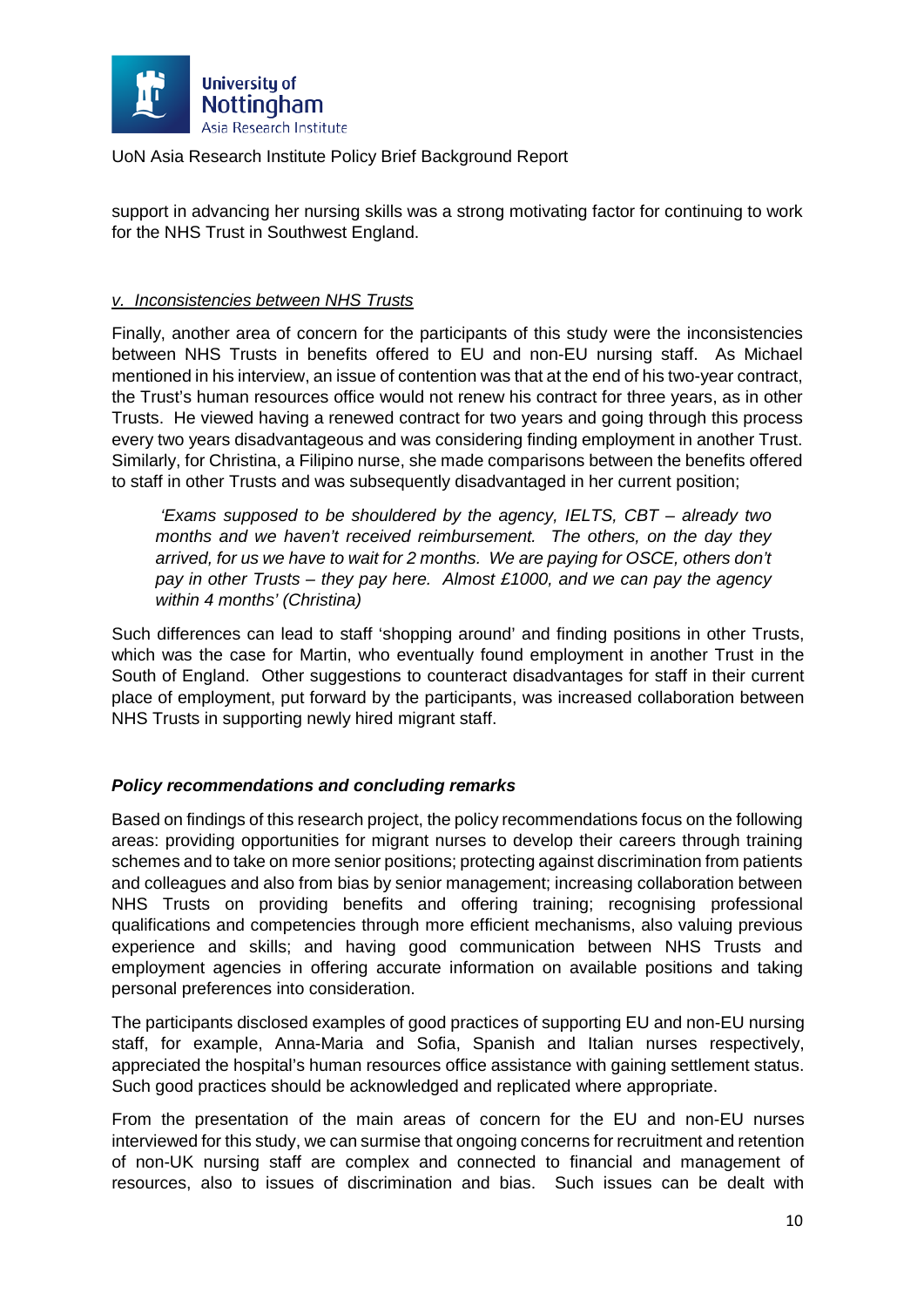

appropriately within NHS Trusts and through collaboration between Trusts in sharing good practices. Other issues such as the uncertainties connected to 'Brexit' are not in the scope of responsibility of NHS Trusts, however support in the form of recognition of experience, skills, diversity, opportunities for training and other practical support in the form of benefits for EU and non-EU nurses, are all factors which can enhance retention and career satisfaction.

#### *Limitations*

The findings from this study derive from data collection which took place in two geographical areas (Midlands and Southwest England) in January and February 2019. The limitations of such a small-scale study are specific time/place restrictions and challenges connected to the methods of data collection and analysis. For further research into the positioning and experiences of EU and non-EU migrant nurses, data collection from other NHS Trusts around the UK could offer other insights, for example, in terms of policies in place for training of nursing staff and benefits, also protection from discrimination. The timing of the research study was reflective of the uncertainties surrounding the 'Brexit' negotiations and it would be of interest to replicate such a study at a later stage of the Brexit negotiations. Additionally, the use of qualitative methods of collection and analysis, such as in this study (for example, Boyatzis, 1998; Denzin and Lincoln, 2000), is advantageous when seeking to examine the participants' experiences and future aspirations in some detail. However, other methods of data collection such as surveys, would allow for a more expansive sample of participants (for example, Aiken *et al,* 2018).

#### *Acknowledgments*

We would like to sincerely thank the participants of this study for their time and disclosure of their experiences as NHS nurses and of their future plans and aspirations – without their help, this project would not be possible. We also need to thank our two research assistants, Leilei Zhang and Xinran Ji, doctoral and undergraduate students respectively, from the School of International Studies, University of Nottingham Ningbo China for their contributions to this report. Finally, we would like to express gratitude to the Asia Research Institute for all their support in presenting the current findings as part of their collection of policy briefs and background reports on the societal impact of 'Brexit'.

#### *References*

Adhikari R and Melia KM (2015) The (mis)management of migrant nurses in the UK: a sociological study. *Journal of Nursing Management* 23: 359–367.

Aiken L, Sloane D, Ball J, Bruyneel L, Rafferty AM, Griffiths P (2018) 'Patient satisfaction with hospital care and nurses in England: an observational study'. *BMJ Open*, 8:1, doi: 10.1136/bmjopen-2017-019189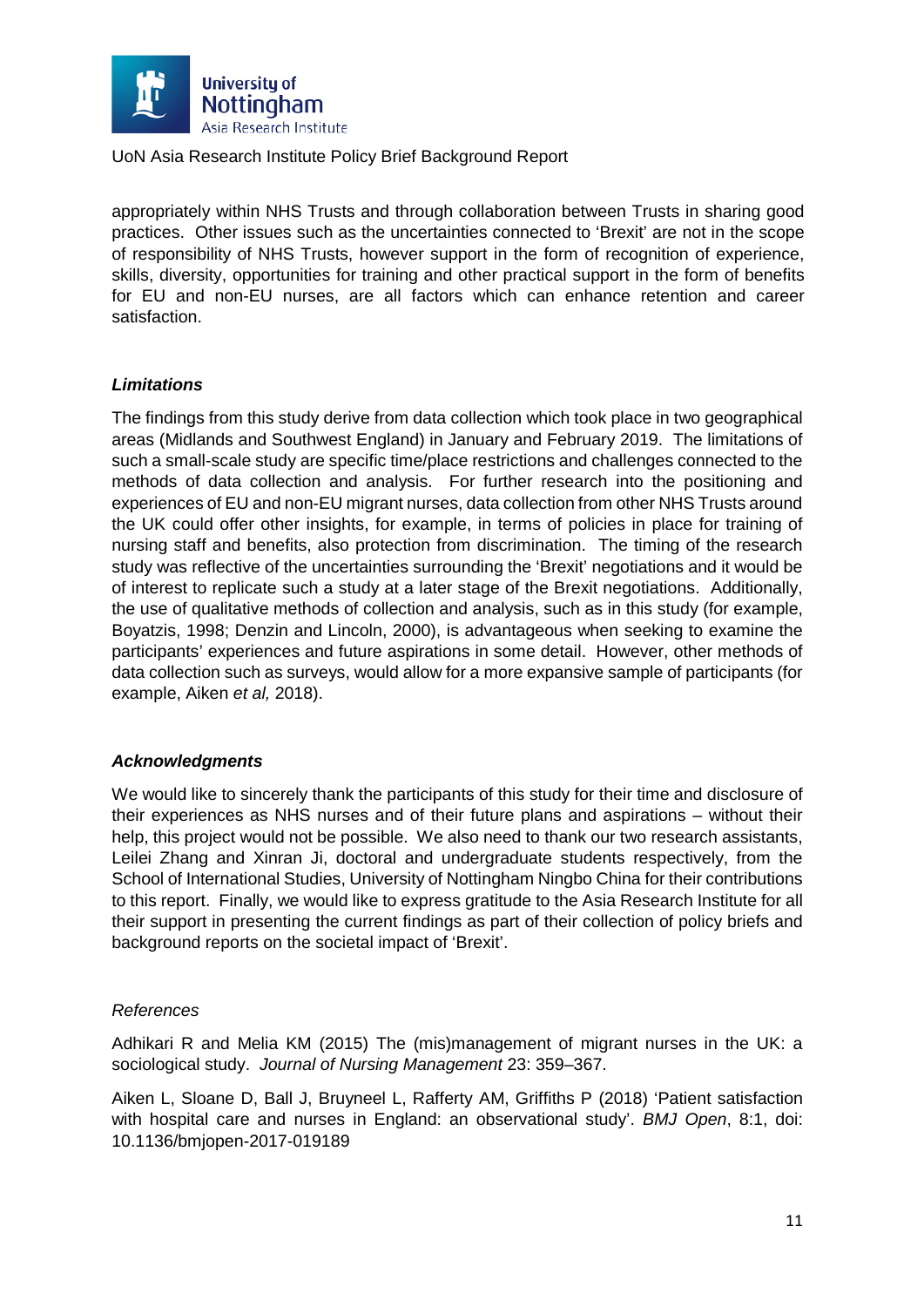

Aiken L, Sloane D, Bruyneel L, Van den Heede K, Griffiths P, Busse R, Diomidous M, Kinnunen J, Kózka M, Lesaffre E, MacHugh M, Moreno-Casbas MT, Rafferty AM, Schwendimann R, Scott A, Tishelman C, Achterberg T, Sermeus W (2014), 'Nurse staffing and education and hospital mortality in nine European countries: a retrospective observational study'. *The Lancet,* 24-30 May, 383 (9931): 1824-1830, [https://doi.org/10.1016/S0140-6736\(13\)62631-8](https://doi.org/10.1016/S0140-6736(13)62631-8)

Alexis O and Vydelingumb V (2009) Experiences in the UK National Health Service: The overseas nurses' workforce. *Health Policy,* 90: 320-328.

Al-Hamdan Z, Al-Nawafleh A, Bawadi H, James V, Matiti M and Hagerty B (2015) Experiencing transformation: the case of Jordanian nurse immigrating to the UK. *Journal of Clinical Nursing,* 24: 2305–2313, doi: 10.1111/jocn.12810

Boyatzis R E (1998) *Transforming Qualitative Information – Thematic Analysis and Code Development*. London: Sage Publications.

Braun V and Clarke V (2006) Using thematic analysis in psychology. *Qualitative Research in Psychology*, 3(2): 77-101.

Buchan J (2006) Filipino nurses in the UK: A Case Study in Active International Recruitment. *Harvard Health Policy Review*, 7(1): 113-120.

Buchan J (2009) Achieving workforce growth in UK nursing: Policy options and implications. *Collegian,* 16: 3-9.

Buchan J (2013) James Buchan explains why some trusts are upping expenditure on temporary staff, 03 April 2013. *Nursing Standard*, 27(31): 28.

Cuban S (2013) *Deskilling migrant women in the global care industry*. Basingstoke: Palgrave Macmillan.

Deeming, C. (2004) Policy Targets and Ethical Tensions: UK Nurse Recruitment. *Social Policy & Administration*, 38(7): 775-792.

Denzin NK and Lincoln YS (2000) The Discipline and Practice of Qualitative Research, in Denzin N. K. and Y. S. Lincoln (eds) *Handbook of Qualitative Research*, second edition. London: Sage Publications.

Ford S (2017) Nursing degree applicants fall 23% in wake of bursary loss. *Nursing Times,* 2 February, [https://www.nursingtimes.net/news/education/nursing-degree-applicants-fall-23](https://www.nursingtimes.net/news/education/nursing-degree-applicants-fall-23-in-wake-of-bursary-loss/7015313.article) [in-wake-of-bursary-loss/7015313.article](https://www.nursingtimes.net/news/education/nursing-degree-applicants-fall-23-in-wake-of-bursary-loss/7015313.article)

Galetta A and Cross W (2013) *Mastering the semi-structured interview and beyond: from research design to analysis and publication.* New York: New York University Press.

Iganski P and Mason D (2002) *Ethnicity, equality of opportunity and the British National Health Service*. Aldershot: Ashgate.

Iosifides T., Lavrentiadou M., Petracou E. and A. Kontis (2007) 'Forms of Social Capital and the Incorporation of Albanian Immigrants in Greece'. *Journal of Ethnic and Migration Studies*, 33(8): 1343-1361.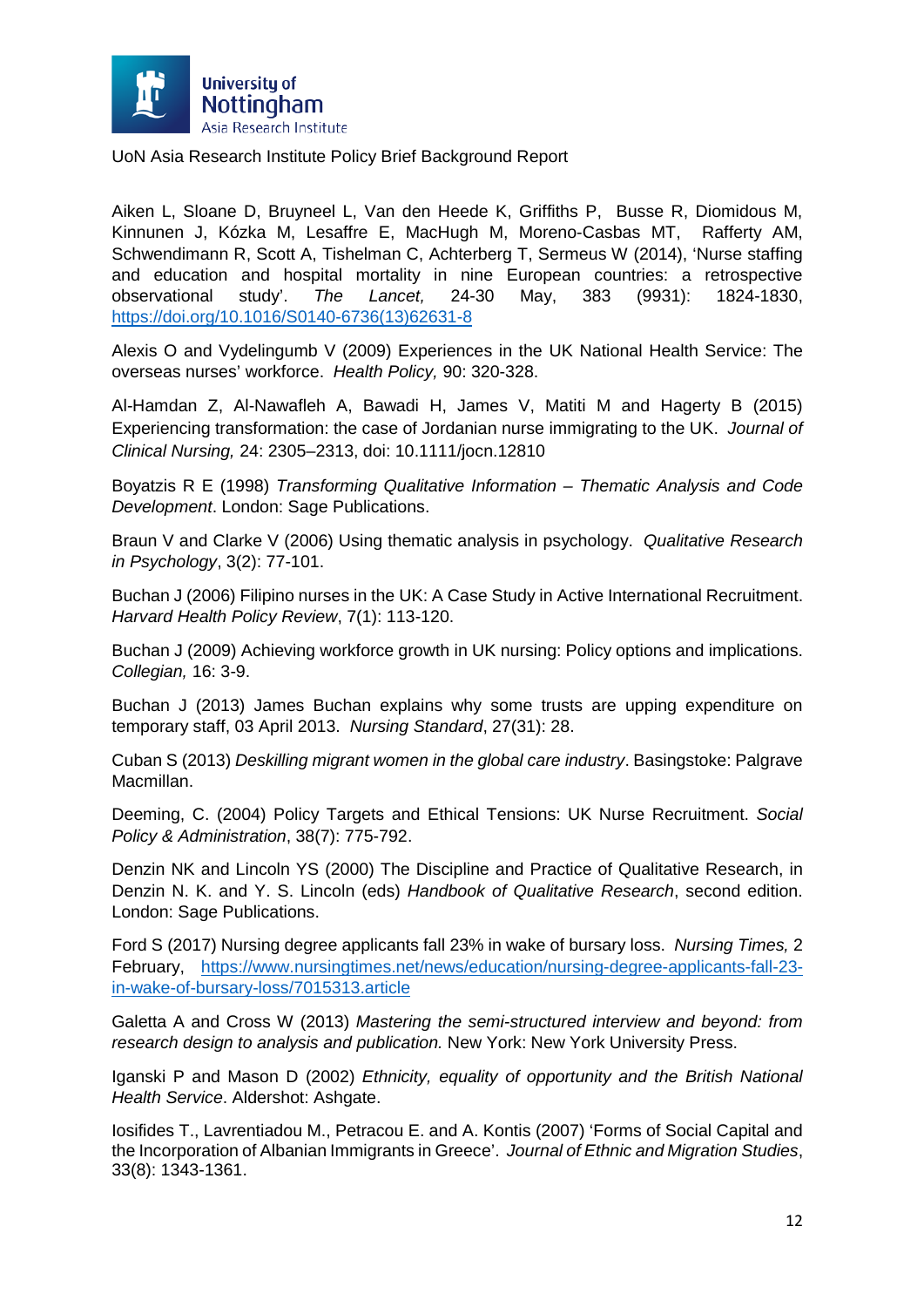

King's Fund (2018) The healthcare workforce in England: Make or break? (report). November 2018,<https://www.kingsfund.org.uk/publications/health-care-workforce-england>

Jayaweera H (2015) Migrant workers in the UK healthsector (report), February 2015. *COMPAS,* University of Oxford, [https://www.compas.ox.ac.uk/wp-content/uploads/PR-2015-](https://www.compas.ox.ac.uk/wp-content/uploads/PR-2015-WORKINT-Background-Report.pdf) [WORKINT-Background-Report.pdf](https://www.compas.ox.ac.uk/wp-content/uploads/PR-2015-WORKINT-Background-Report.pdf)

Johnson S (2016) EU workers in the NHS: 'I've faced racial abuse and will head home'. *The Guardian*, 6 July, [https://www.theguardian.com/healthcare-network/2016/jul/06/eu-workers](https://www.theguardian.com/healthcare-network/2016/jul/06/eu-workers-nhs-faced-racial-abuse-head-home)[nhs-faced-racial-abuse-head-home](https://www.theguardian.com/healthcare-network/2016/jul/06/eu-workers-nhs-faced-racial-abuse-head-home)

Johnston C (2016) Bursaries for student nurses will end in 2017, government confirms. *The Guardian,* 21 July, [https://www.theguardian.com/society/2016/jul/21/nhs-bursaries-for](https://www.theguardian.com/society/2016/jul/21/nhs-bursaries-for-student-nurses-will-end-in-2017-government-confirms)[student-nurses-will-end-in-2017-government-confirms](https://www.theguardian.com/society/2016/jul/21/nhs-bursaries-for-student-nurses-will-end-in-2017-government-confirms)

Lintern S (2017) Exclusive: 'Crash' in EU nurses working in UK since Brexit referendum. *HMJ,* 12 June, [https://www.hsj.co.uk/topics/workforce/exclusive-crash-in-eu-nurses](https://www.hsj.co.uk/topics/workforce/exclusive-crash-in-eu-nurses-working-in-uk-since-brexit-referendum/7018591.article?blocktitle=News&contentID=15303)[working-in-uk-since-brexit-referendum/7018591.article?blocktitle=News&contentID=15303](https://www.hsj.co.uk/topics/workforce/exclusive-crash-in-eu-nurses-working-in-uk-since-brexit-referendum/7018591.article?blocktitle=News&contentID=15303)

Matthews-King A (2017) 'Brexit: Numbers of EU and UK nurses leaving NHS since referendum surges', *The Independent*, 2 November, [https://www.independent.co.uk/news/health/brexit-nhs-nurse-numbers-fall-first-time-years](https://www.independent.co.uk/news/health/brexit-nhs-nurse-numbers-fall-first-time-years-a8032306.html)[a8032306.html](https://www.independent.co.uk/news/health/brexit-nhs-nurse-numbers-fall-first-time-years-a8032306.html)

McGabe T and Garavan T (2008) A study of the drivers of commitment amongst nurses: The salience of training, development and career issues. *Journal of European Industrial Training,*  32(7): 528-568.

McKenna H (2017) What impact will Brexit have on the health and social care workforce? big election questions. *King's Fund,* May 2017, [https://www.kingsfund.org.uk/publications/articles/big-election-questions-brexit](https://www.kingsfund.org.uk/publications/articles/big-election-questions-brexit-workforce#footnote1_ncs8rr6)[workforce#footnote1\\_ncs8rr6](https://www.kingsfund.org.uk/publications/articles/big-election-questions-brexit-workforce#footnote1_ncs8rr6)

Naqvi H and Coghill Y (2019) Long term support for workforce race equality. *NHS blog,* 22 January, [https://www.longtermplan.nhs.uk/blog/long-term-support-for-workforce-race](https://www.longtermplan.nhs.uk/blog/long-term-support-for-workforce-race-equality/)[equality/](https://www.longtermplan.nhs.uk/blog/long-term-support-for-workforce-race-equality/)

NHS Digital (n.d.) Staff by nationality and staff group, September 2010 to 2017, [https://digital.nhs.uk/data-and-information/find-data-and-publications/supplementary](https://digital.nhs.uk/data-and-information/find-data-and-publications/supplementary-information/2018-supplementary-information-files/staff-numbers/staff-by-nationality-and-staff-group-september-2010-to-2017)[information/2018-supplementary-information-files/staff-numbers/staff-by-nationality-and](https://digital.nhs.uk/data-and-information/find-data-and-publications/supplementary-information/2018-supplementary-information-files/staff-numbers/staff-by-nationality-and-staff-group-september-2010-to-2017)[staff-group-september-2010-to-2017](https://digital.nhs.uk/data-and-information/find-data-and-publications/supplementary-information/2018-supplementary-information-files/staff-numbers/staff-by-nationality-and-staff-group-september-2010-to-2017)

Nursing and Midwifery Council (NMC) (2017) 'Changes to language testing requirements come into force', 1 November, [https://www.nmc.org.uk/news/news-and-updates/changes-to](https://www.nmc.org.uk/news/news-and-updates/changes-to-language-testing-requirements-come-in-force/)[language-testing-requirements-come-in-force/](https://www.nmc.org.uk/news/news-and-updates/changes-to-language-testing-requirements-come-in-force/)

Nursing and Midwifery Council (NMC) (2019a) 'Registering as a nurse of midwife in the UK: information for applicants trained in the European Union or in the European Economic Area'. [https://www.nmc.org.uk/globalassets/sitedocuments/registration/registering-nurse-or](https://www.nmc.org.uk/globalassets/sitedocuments/registration/registering-nurse-or-midwife-inside-eu2.pdf)[midwife-inside-eu2.pdf](https://www.nmc.org.uk/globalassets/sitedocuments/registration/registering-nurse-or-midwife-inside-eu2.pdf)